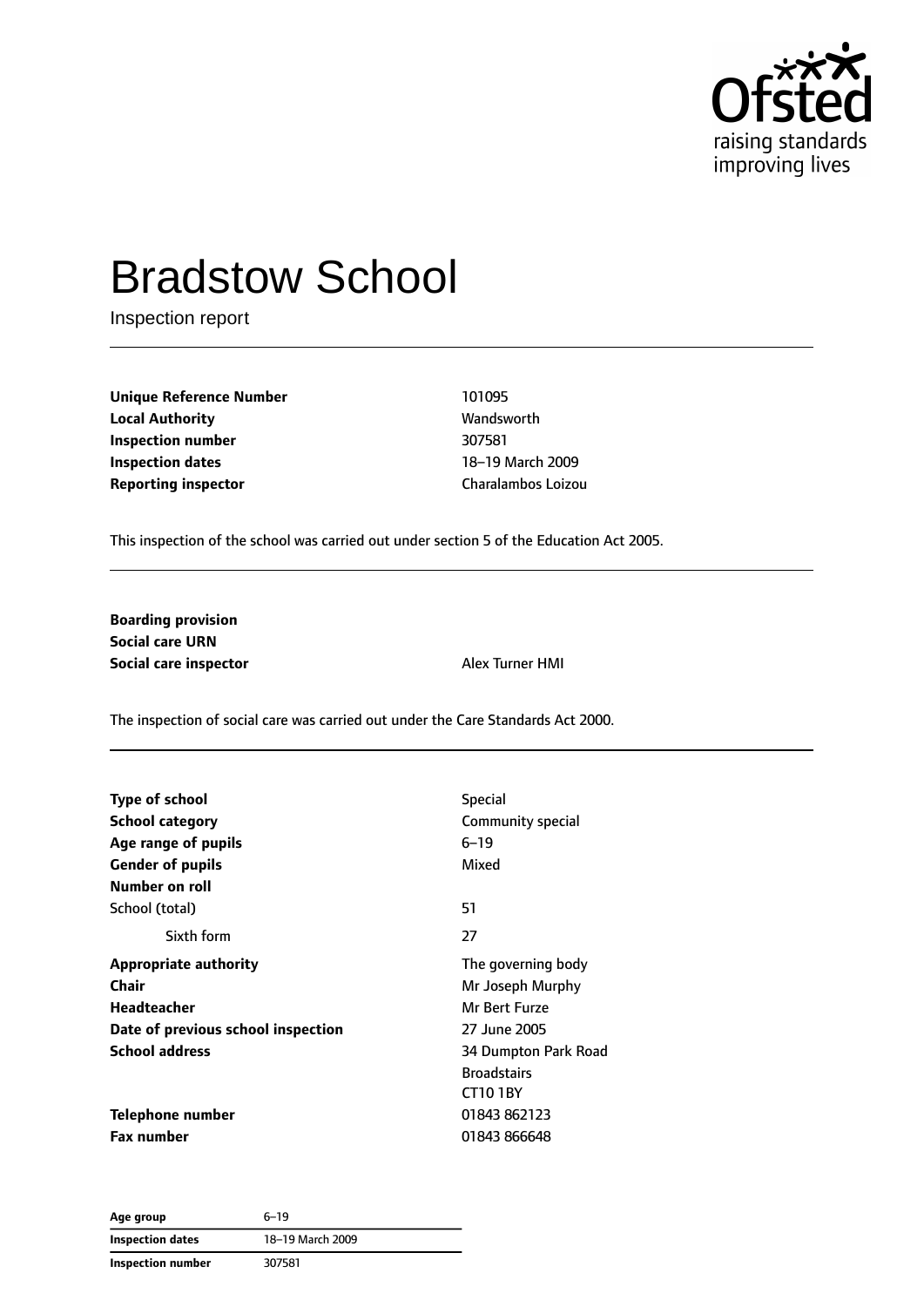.

<sup>©</sup> Crown copyright 2009

Website: www.ofsted.gov.uk

This document may be reproduced in whole or in part for non-commercial educational purposes, provided that the information quoted is reproduced without adaptation and the source and date of publication are stated.

Further copies of this report are obtainable from the school. Under the Education Act 2005, the school must provide a copy of this report free of charge to certain categories of people. A charge not exceeding the full cost of reproduction may be made for any other copies supplied.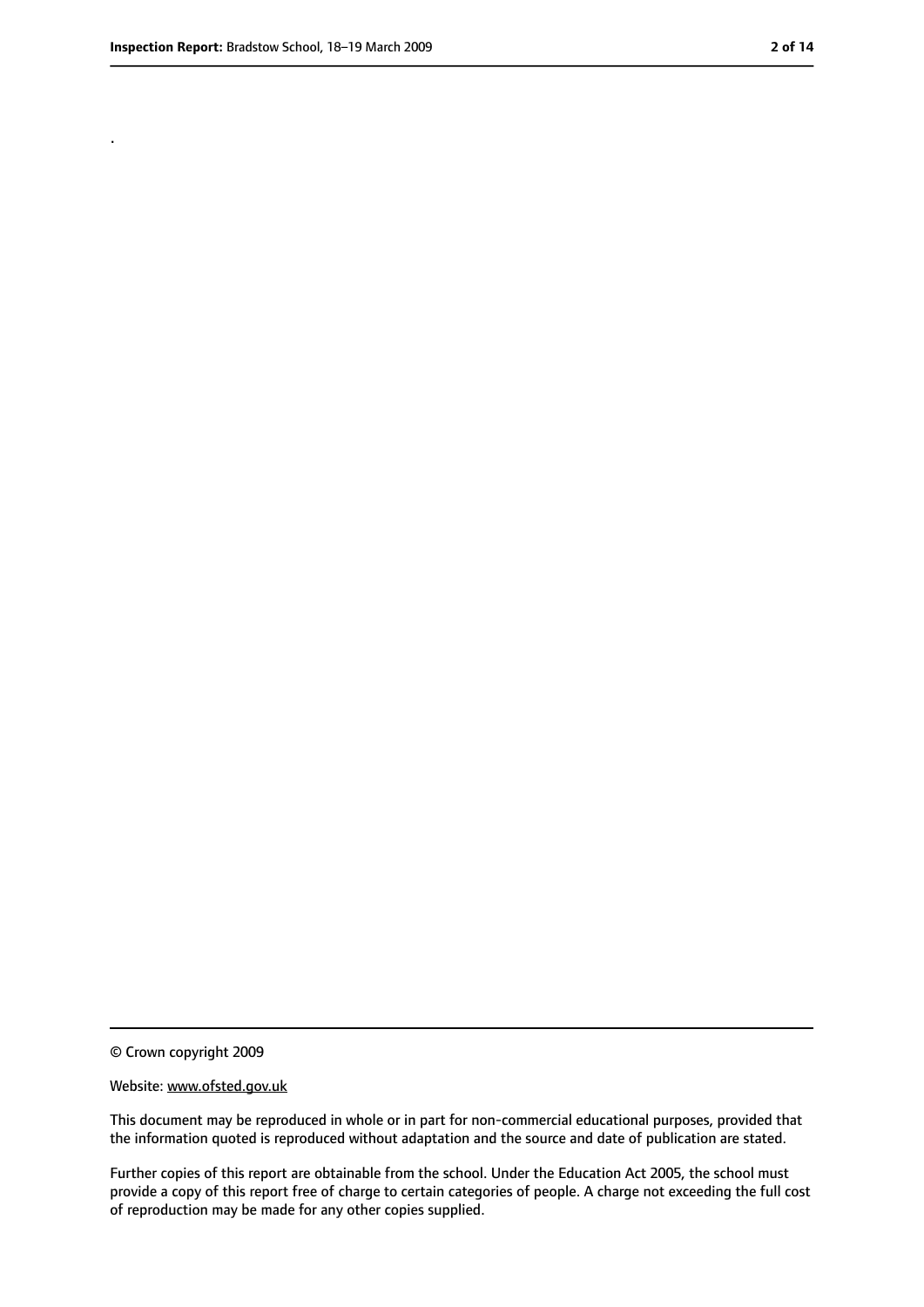# **Introduction**

The inspection of the school was carried out by an Additional Inspector and the boarding provision was inspected by a Social Care Inspector.

# **Description of the school**

Bradstow is a residential special school for boys and girls who have severe and profound learning or behavioural and communication difficulties, as well as pupils who have acute autistic spectrum disorder. Pupils are admitted from maintained special schools from a large number of different local authorities. The school provides highly specialised provision for pupils who are not able to attend special schools for a number of reasons, including permanent exclusion from other schools and severe learning, communication, emotional and behavioural difficulties. Nearly all pupils are boarders, and all have statements of their special educational needs. Currently, 21 students receive post-16 tertiary, vocational education and care provision that also includes on-site work related experience.

Nearly half of the pupils are of White British heritage, and the rest come from a range of other backgrounds and minority ethnic groups. A small proportion of pupils are in the early stages of learning English as an additional language, although the nature of their specific needs means that the vast majority are unable to communicate orally in any language. The inspection of both education and boarding provisions was integrated. The school achieved specialist status in Communication and Interaction. It was awarded five star status as recognition of excellence by the European Foundation for Quality Management.

#### **Key for inspection grades**

| Grade 1 | Outstanding  |
|---------|--------------|
| Grade 2 | Good         |
| Grade 3 | Satisfactory |
| Grade 4 | Inadequate   |
|         |              |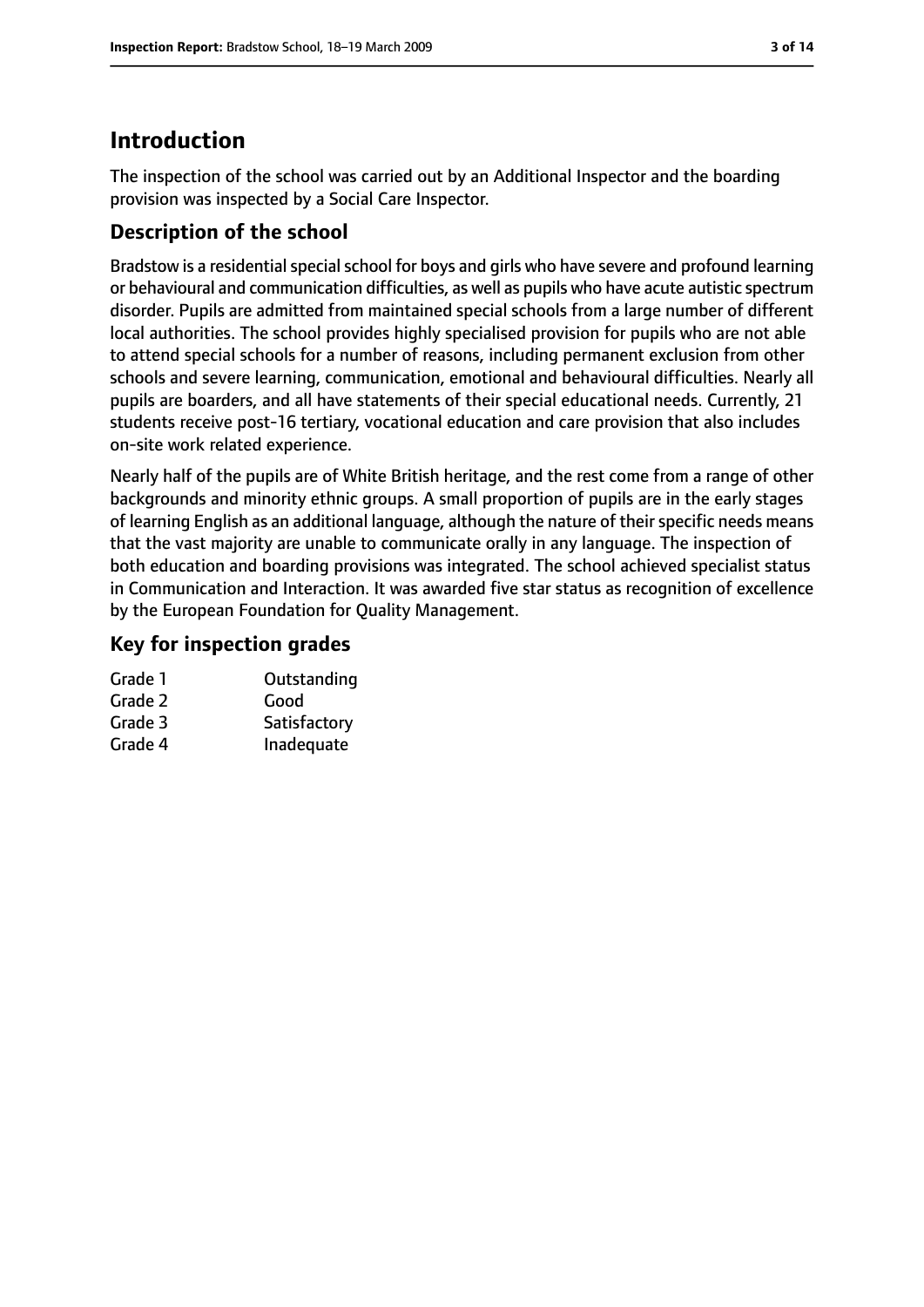# **Overall effectiveness of the school**

#### **Grade: 1**

Bradstow is an outstanding school. The headteacher is right when he states that the school has 'a successful track record of working with challenging youngsters, because we understand them'. Pupils and their families benefit enormously from the high standard of care and education provided. All pupils, including students receiving post-16 education and care, achieve extremely well in their communication skills, personal development and behaviour. Many parents and carers have paid tribute to the commitment and dedication of the staff, one summing up the views of most by saying, 'I think they are miracle workers. They have transformed my child's life, and ours.' All national minimum standards are met in the school's boarding provision, which is also outstanding in its quality and effectiveness.

The pupils attend the school because they are unable to function in other special schools and because most are unable to communicate verbally or read and comprehend written words. All pupils are working at such extremely low levels because of their severe and profound learning difficulties and autistic spectrum disorders. It is to the tremendous credit of a highly skilled and well-qualified team of teachers and support staff that they enable the pupils to overcome and cope with the substantial learning and emotional barriers that they face. The school is also successful in providing respite care for parents through its boarding provision. This is enhanced by the school's excellent relationships and communication with parents and carers. There are highly effective systems in place that enable parents, carers and support services to keep in touch with the pupils on a daily basis if requested.

Bradstow is a very complex organisation and a centre of excellence in its own field. It offers a lifeline to pupils and families, many of whom were on the brink of giving up hope that 'the system' was failing them. Another parent wrote: 'Staff at the school go out of their way to offer advice, support and reassurance to parents. My son has been a pupil at the school for six years and I have only ever witnessed quality interaction between all staff and pupils.' Under the inspirational leadership of the headteacher and senior management team, the school works on the fundamental principle that everyone 'looks at the world through the eyes of the child'. The two core foundational principles that underpin the school's success focus on improving pupils' communication skills, and their personal qualities and behaviour, so they can function as best as they can. Outstanding leadership, management and governance are sharply focused on continually developing and improving pupils' capabilities and skills. The leadership team is successful in continually striving to improve the quality of care, education and welfare provided in what is a highly inclusive community. In their own way, the pupils have expressed positive thoughts and feelings about their school through words, pictures and expressions that reflect their well-developed skills in signing.

The curriculum and the quality of teaching and support are exceptional. Teachers' planning is constantly under review so that learning is closely matched to the pupils' changing needs. Extended enrichment through the school's 24-hour curriculum provides a rich tapestry of activities and experiences for all pupils. The school's learning resource centre is one of many imaginative initiatives that aim to produce bespoke learning resources that are closely matched to the needs, ages and abilities of all pupils. This is a continuing process, with advanced plans to extend literacy and communication resources to all subjects of the curriculum. There is scope and potential to continue this so that all the work pupils do is supported by tailor-made communication resources. Currently, pupils have access to innovative transitional cue cards, individual learning logs and diaries, and specialised picture stories which help them to sequence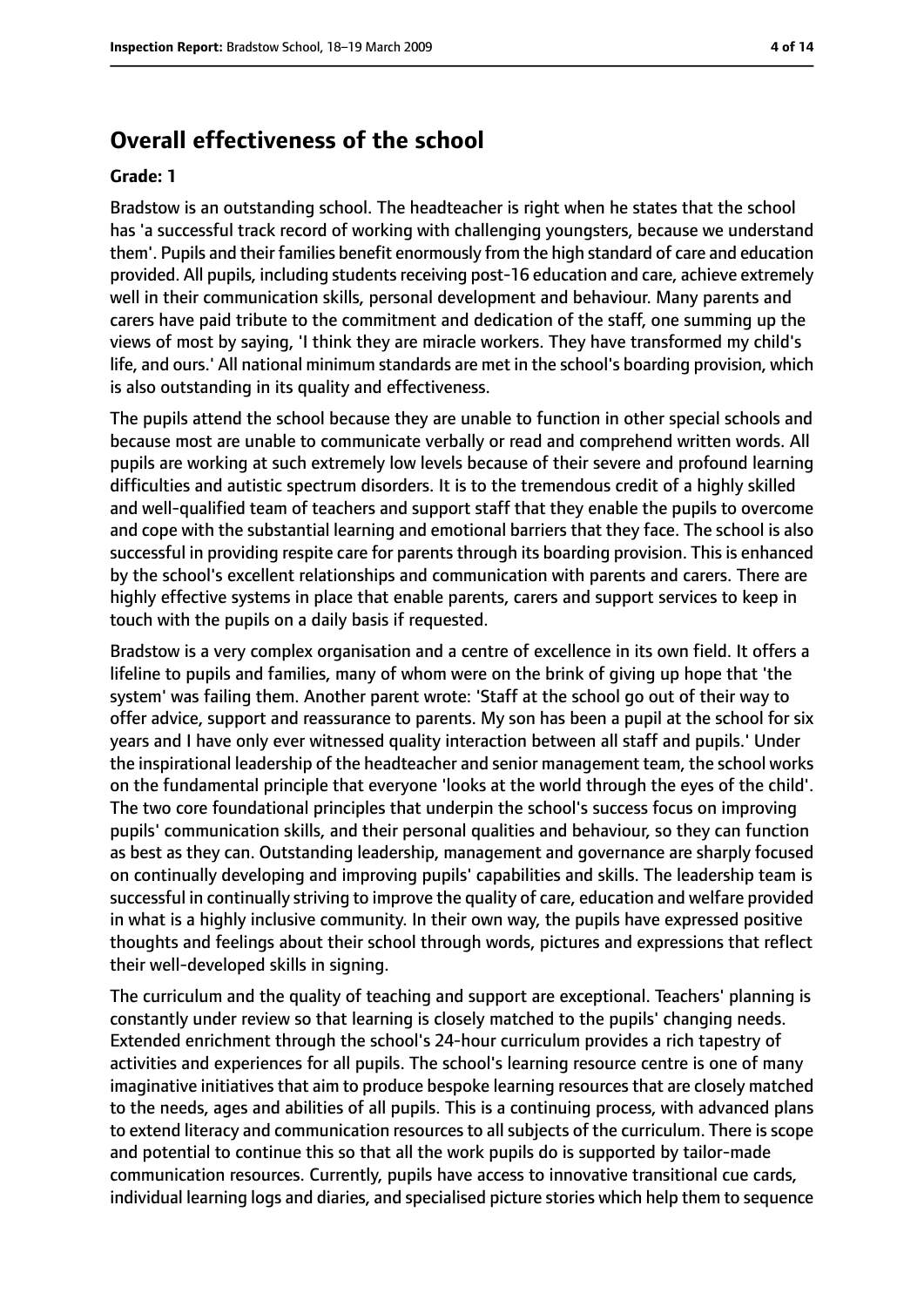events. A highly skilled staff team are producing resources that enable the pupils to express their emotions and make sense of the feelings and expressions of others. For post-16 students, an impressive range of approaches to work-related learning includes practical and engaging activities such as horticulture and market gardening, and outdoor adventurous pursuits such as sailing. Pupils thrive on the opportunities to participate in drama and musical productions. They make greetings cards for distribution, which enables them to contribute to the school and wider communities. Post-16 students harvest vegetable produce and cook their own lunches, and so are gaining an excellent range of life skills that prepare them for the future. Web-based 'virtual education' and specialised interactive technology in all classes are used extremely effectively, reflecting excellent improvements to information and communication technology (ICT) since the school's last inspection. The headteacher inspires confidence in his staff team and his pupils, with ambitious plans continually being drawn up that push the boundaries of possibility for the pupils. What at first may have seemed impossible became a reality when the school put on a production of A Midsummer Night's Dream, performed for parents, visitors and representatives of the local council in the beautiful setting of the school's outdoor theatre.

Performance management is robust, and the high-quality professional development of staff contributes greatly to the school's effectiveness and its excellent record for retaining and supporting staff through a wide range of accredited qualifications. The leadership teams in both the education and care provision, together with all staff and governors, are fully involved in accurate self-evaluation and review, and information is rigorously analysed to inform developments and improvements. The school's capacity for further improvement is outstanding.

# **Effectiveness of the sixth form**

#### **Grade: 1**

Post-16 education and care incorporate a wide range of vocational, tertiary and work-related learning. The students are unable to access a normal academic sixth-form curriculum because of their profound learning difficulties. However, they benefit from a stimulating range of indoor and outdoor activities and projects. The teaching is of high quality, being carefully planned and very well resourced. The success of post-16 education reflects the very high expectations of the leadership team and staff. These are underpinned by the school's overarching and highly specialised management systems and policies. Consequently, students are extremely well cared for, and there is an excellent focus on helping them to become more independent. The students enjoy their work and learn extremely well, for example, when producing their own salad bags after harvesting produce from the allotment. Their progress is tracked carefully using the school's very efficient and coherent assessment systems. Records show that students make excellent progress in core skills, and in their behaviour and attitudes to work and learning. Some of their work will lead to recognised vocational and foundation-level accreditation, and some students have experienced independent work placements in the local community. The outstanding curriculum is relevant, and meets students' needs fully. It is organised as a 'learning matrix' that is cross-referenced with core elements of learning that include citizenship skills, personal development, health and safety practices, relationships, and key skills in language, literacy and numeracy. The pace of learning is rapid, reflecting the students' excellent achievements in all elements of the work that they do. Teachers and support staff plan work and tasks diligently and sensitively so that all the students can benefit. There are excellent links with other schools and organisations, with extensive and ambitious plans for continuing development of the curriculum that extend beyond the school environment. Given the students'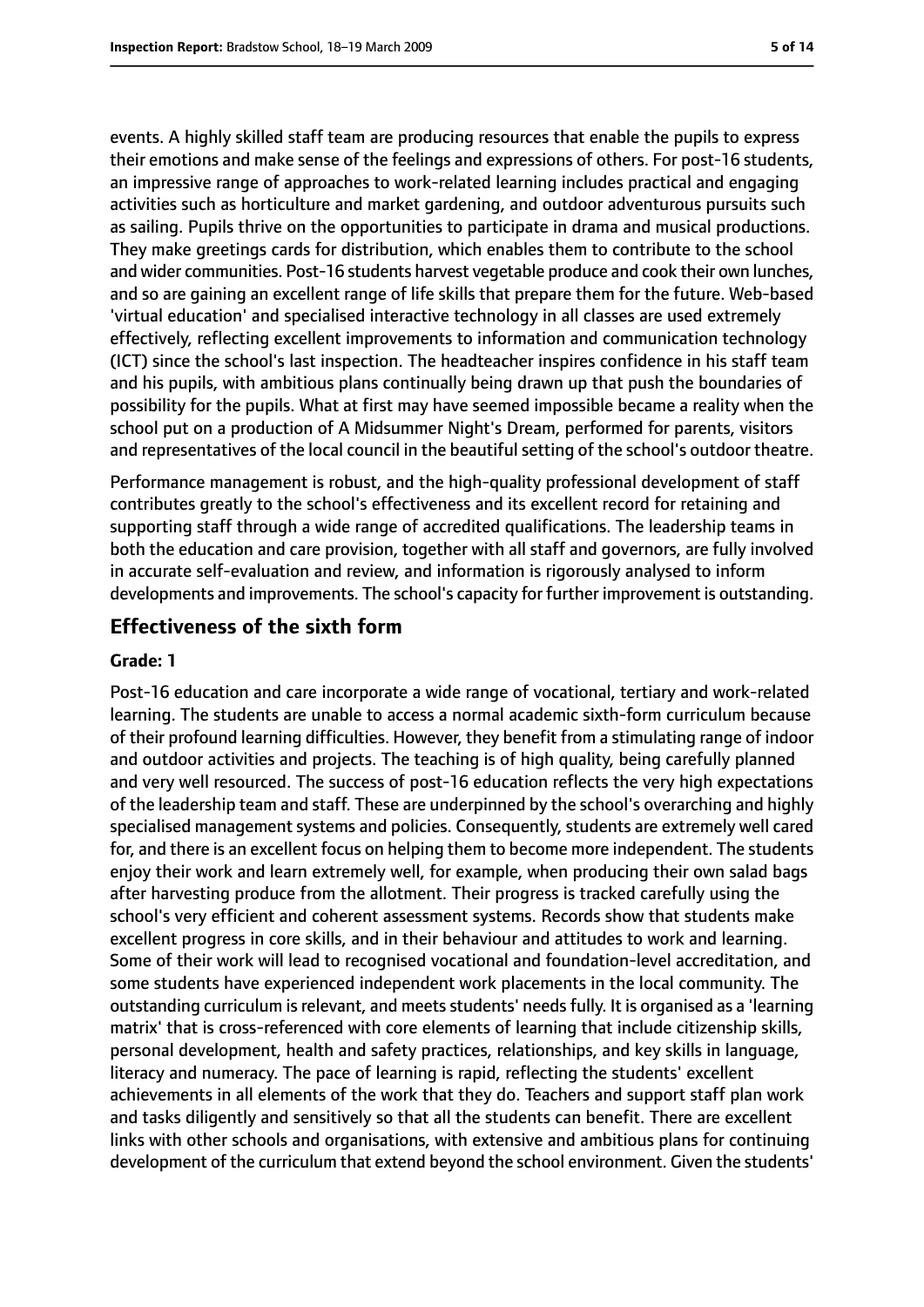restricted life chances, post-16 provision effectively continues the school's high-quality work in preparing students for the future and improving opportunities for them.

#### **Effectiveness of boarding provision**

#### **Grade: 1**

The quality of boarding at Bradstow School is outstanding. It contributes to the attainment of excellent outcomes for students across all areas of service provision. Students are at the centre of the schools activities and inform its development; health is promoted and student's welfare, rights and safety are protected. Students have excellent opportunities for enjoyment, learning, and development. The quality of residential accommodation varies between outstanding and satisfactory. The inclusive and engaging leadership is demonstrably effective in maximising life opportunities for students.

The promotion of equality and diversity is outstanding. The uniqueness of each student is recognised and respected. Difference in the physical world and in behaviours, values and beliefs are explored. Activities and support are tailored to fit students individual needs, background and circumstance.

Student's health needs are met. Health promotion covers student's physical, mental, emotional, and sexual health. Healthy lifestyles are encouraged, and students provided with individualised guidance, advice and support for their health and personal care. Training, supervision and guidance in relation to health promotion are provided to staff and information given to parents and carers. Students benefit from catering services that promote healthy eating, facilitate choice and which are informed by research. Students participate in a range of physical activities. Students with weight problems receive appropriate support. The management and administration of medication is organised well. The arrangements made to secure routine and specialist health care services are very good, supporting students to overcome obstacles to achieve this.

Safety is considered in all aspects of boarding provision: Students report feeling safe. Safe recruitment ensures that only suitable people are employed here.

Students gain skills to self manage their behaviour as much as possible. There are excellent systems to monitor and analyse incidents to ensure the school and students learn from them. Support is regularly reviewed and adapted as developments occur. Staff are trained and have the skills and knowledge they need to make an effective contribution to student progress and implement well planned behavioural strategies. Students are protected from abuse. Safeguarding procedures are clear and known to staff. Students know how to complain if they are unhappy, and they have people they can talk to about any concern.

Students benefit from an excellent integration of education and boarding provision. The staffing structure allows students to benefit from support that moves very smoothly between the complementary settings. All students benefit from activities linked to their education plans. Students have a say in making these plans. Appropriate and frequent use is made of learning opportunities outside the classroom in line with the school's motto of 'Living and Learning Together'. Students access a wide range of recreational facilities, both on site and in the wider community.

Communication and behaviour programmes enable students to participate and have a say. This is integral to everything the school does. Student's needs are collaboratively assessed, drawing on the contribution of students and where appropriate their families, carers or representatives of other agencies. Admissions are carefully planned. Parents and carers are regularly contacted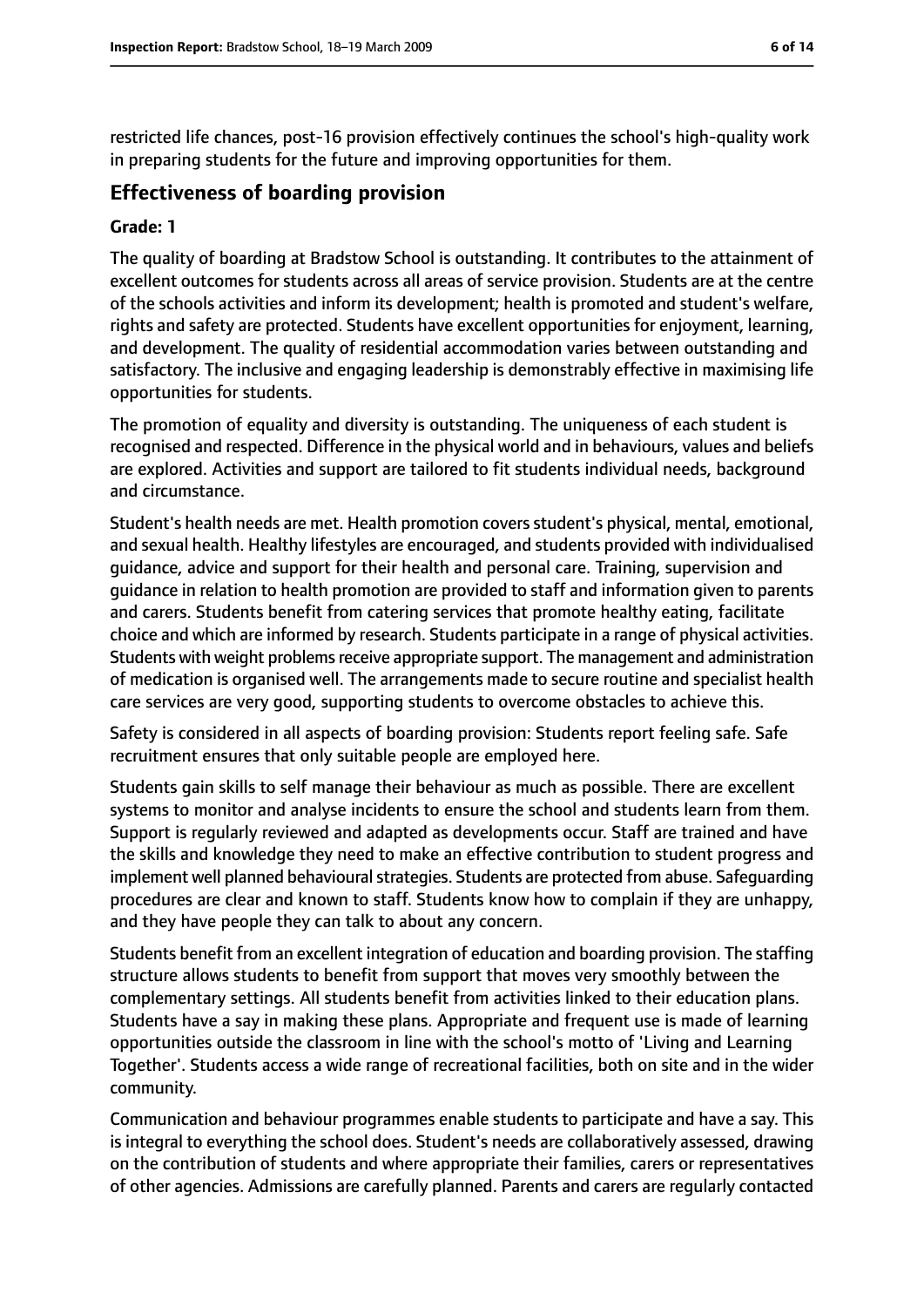and consulted with. Students are able to have regular contact with families and friends. The school provides guidance and support to parents, carers and other people involved in the lives of students. This effectively promotes consistent use of effective strategies.

Excellent preparation and planning support a smooth transition when the students leave the school. Students benefit from excellent opportunities to gain life skills and are able to move towards an attainable range of self directed activities. Suitable onward provision is arranged to promote continues progress after Bradstow. Work related learning opportunities take place on and off site. Students leave the school with evidence of their achievements and an understanding of their capabilities.

Living accommodation comprises the main school and purpose built accommodation block. Within the main school building there are three accommodation units, providing satisfactory living space for between 9-10 students. The facilities have been suitably adapted, are kept clean, safe, and as homely as possible. In the purpose built block there are living groups of just four students. The layout and design of the facilities optimises learning opportunities and creates positive experiences for students in a domestic type environment. All Students benefit from the very creative ways in which the school grounds are used to integrate and present learning, recreation and leisure opportunities.

Leadership and management are very effective. The contribution of students and staff to the running and development of the school is recognised and used in positive ways. Inclusion and participation is visibly promoted. Well organised induction and training programmes provide staff with excellent opportunities to develop skills and knowledge relevant to their roles. Staff deployment is well thought out and meets the aims of the school, providing good quality supervision to students. Key to the schools success is a highly competent and transparent approach to quality assurance. The school is proactive in building on its strengths and identifying areas where its activities may be further enhanced.

### **What the school should do to improve further**

■ Implement the proposed plans to extend the range of learning resources that promote language, literacy and communication across the whole curriculum.

National minimum standards to be met to improve social care.

The boarding provision meets all national minimum standards.

# **Achievement and standards**

#### **Grade: 1**

Pupils make excellent progress in relation to their starting points. All the pupils join the school with skills and abilities that are extremely limited in comparison with age- related expectations in the core skills of language, communication and mathematics. Pupils have experienced considerable disruption to their education and personal lives, and are disapplied from national tests and from the requirement to learn a modern foreign language. Records show that the vast majority of pupils with autistic spectrum disorder make outstanding progress in communication and in their personal, social and emotional development. This is because the staff tailor work carefully to match the needs of all pupils, whatever their capabilities. Many pupils start with anxieties and emotional difficulties that affect their behaviour. They make rapid progress in their emotional and personal development, and records show that there is a remarkable improvement in the behaviour of all pupils. They also make very good progress in ICT, for example when using keyboards and touch screens. The vast majority of pupils and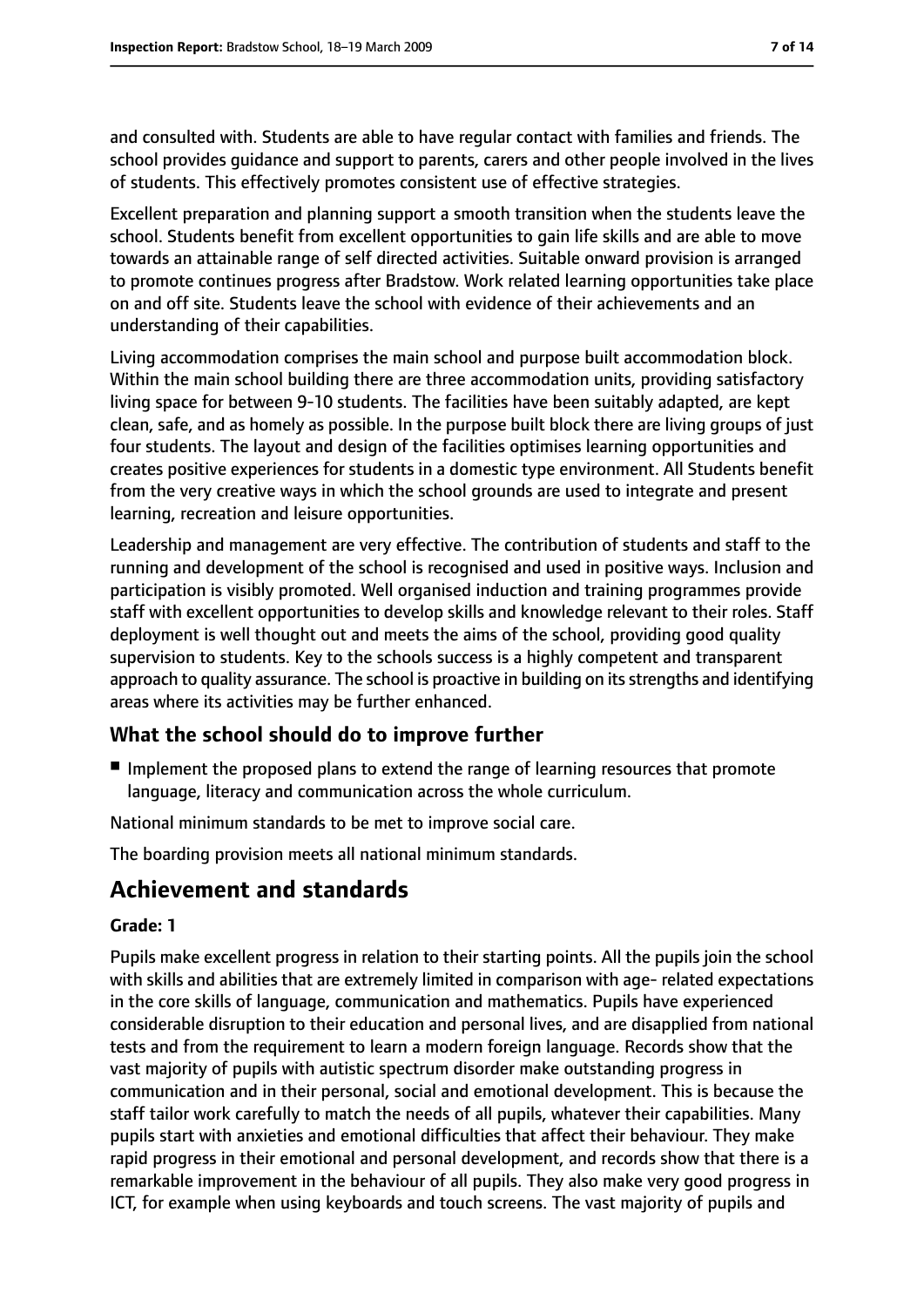post-16 students make excellent progressto meet challenging individual and curricular targets, even though the attainment of most pupils is understandably low when compared with national norms in mainstream schools.

# **Personal development and well-being**

#### **Grade: 1**

Pupils have expressed their views through pictorial questionnaires, and the results of their responses show that they thoroughly enjoy school and have a strong sense of pride and identity with others around them. Attendance and behaviour are excellent, and pupils display positive attitudes and respond very well in lessons to the activities provided. They have formed trusting relationships with the staff and with other pupils. They learn how to keep themselves safe and are often given responsibilities. Those who can communicate verbally show initiative, as when one boy volunteered to photocopy a document for an inspector. They know how to eat healthily and keep fit when participating enthusiastically in sport, dance, swimming and physical education.

Pupils' spiritual, moral, social and cultural development is outstanding. Their excellent development in the spiritual and cultural aspects of their learning is reflected in attractive displays and photographs of celebrations of festivals and customs from around the world. Members of the school council are proud of their role, and are encouraged to make helpful suggestions in support of school improvement. The pupils are regularly involved in local enterprise events, and these are having a positive impact on pupils' continually improving personal qualities. Pupils learn together as a cohesive and positive community where no one is there to judge them, but rather to encourage them and make them feel valued, so that they can taste success and a sense of achievement, in most cases for the first time in their lives.

# **Quality of provision**

### **Teaching and learning**

#### **Grade: 1**

Learning takes place in classes at a brisk pace because teachers and support staff are careful to plan work that engages the interest of all pupils. Practical and engaging activities, such as constructing symmetry patterns in mathematics and using the interactive whiteboard to identify individuals during communication lessons, contribute to the very positive working ethos that is in evidence in all classes. Relationships between teachers and pupils are very positive. The consistent application of the school's positive behaviour management policy means that the pace of learning is consistent. Additional adults such as teaching assistants and nursery nurses make a strong contribution and are highly skilled, offering one-to-one support for the most vulnerable pupils, enabling them to participate fully in all activities. Excellent use is made of music as a medium for improving the pupils' communication skills, and this was seen to very good effect to encourage a pupil to follow a beat and express his thoughts and feelings.

Pupils know their targets, and the highly effective use of transition cards by all staff helps the pupils to explain what they are thinking and to work toward their individual targets. Staff expectations are consistently high, and very effective use is made of specialist expertise and tailor-made resources to support many aspects of teaching, such as music, outdoor learning, language and communication. There is now scope to develop communication resources further across all curriculum subjects and projects.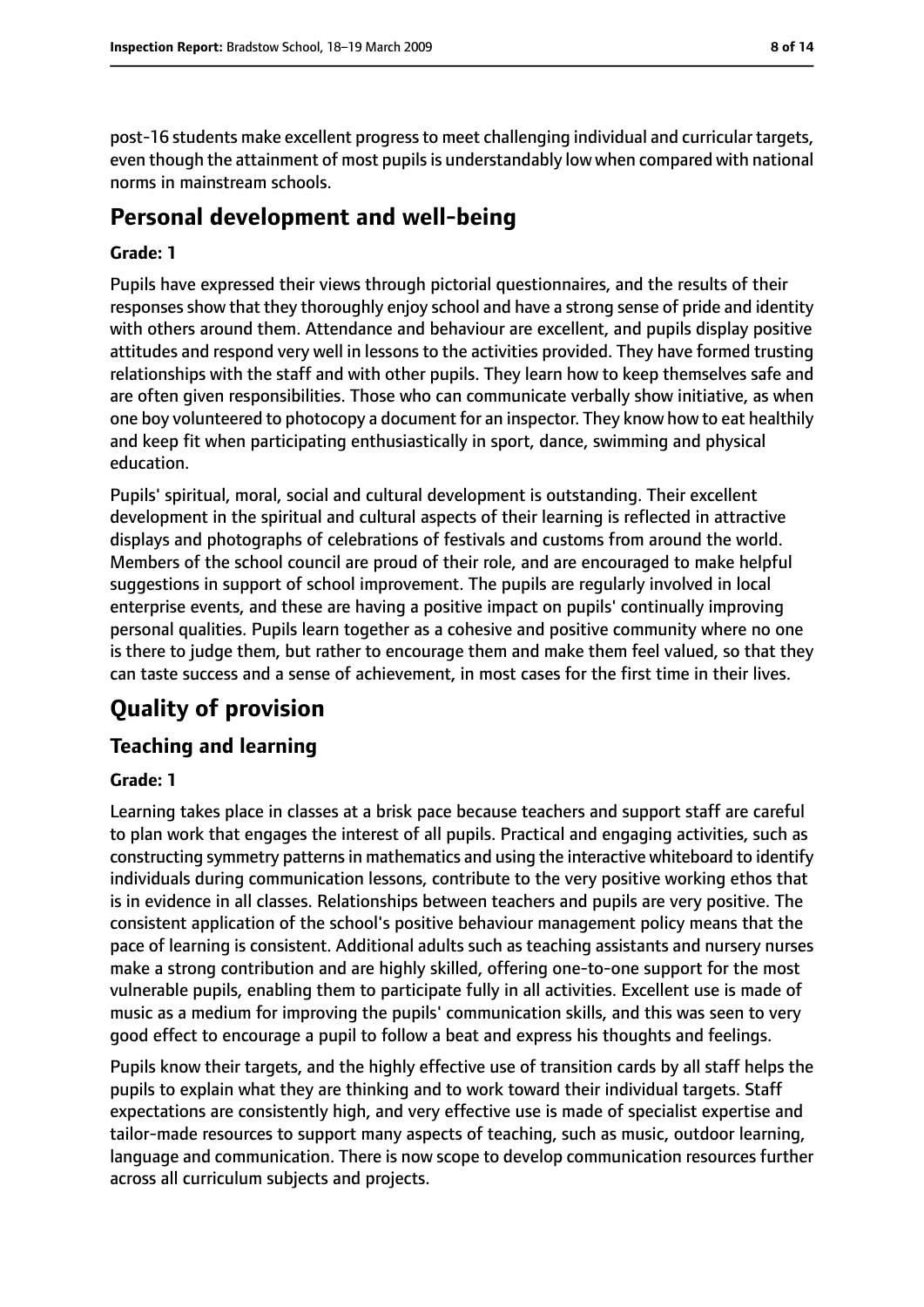#### **Curriculum and other activities**

#### **Grade: 1**

The curriculum is very responsive to pupils' needs and contributes strongly to their overall achievement and enjoyment. Helpful cross-curricular links are being developed which enable pupils to transfer skills and knowledge and apply these to practical and productive activities, such as market gardening, the performing and fine arts, and ICT. Pupils who can communicate verbally are provided with challenging opportunities to develop the basic skills of reading, writing and numeracy. Constant review, coupled with imaginative strategies, enablesthe school to meet the wide range of different needs. For example, the school has introduced innovative resources that foster the development of literacy skills and personal development very well. The staff utilise a familiar and conventional form of signing for all pupils, to help them communicate effectively. The pupils respond very well and are able to access excellent resources provided in the form of pictures, photographs and symbols. The school has excellent planning systems that incorporate a range of pathways to learning and development, which provide a very good balance between academic, vocational and tertiary courses. These are effective in promoting work-related learning and enterprise, as well as encouraging pupils and post-16 students to be healthy and safe. There is an outstanding range of enrichment and extra-curricular activities devised by the school, as reflected in the numerous awards and recognition of achievement. The school very successfully works in close partnership with a wide variety of agencies and providers, so that a highly effective education is made available beyond the classroom.

#### **Care, guidance and support**

#### **Grade: 1**

The impact of the high quality of pastoral care, teaching and support that pupils receive has a direct bearing on their excellent behaviour, attendance, increasing confidence and self-esteem. Records show that their antisocial behaviours reduce sharply, and that they increasingly meet their personal targets. Robust safety procedures, including highly specialised and accredited in-house staff training in intervention and positive behaviour management, enable the students and staff to engage and learn together effectively and safely. In addition, the rich variety of opportunities and activities planned by the staff foster a great sense of community cohesion and self-worth.

There are effective child protection and safeguarding arrangements, and risk assessments are regularly undertaken for all aspects of school life. The most vulnerable pupils are extremely well cared for, and there are highly effective intervention strategies that help to accelerate their progress or improve their behaviour. There are excellent systems for tracking pupils' academic and personal development. The senior management team and staff make very effective use of the network of computers to record and track the progress of individual pupils, as well as that of different groups. This information is very well used to determine where to direct support and to set challenging individual and curricular targets.

# **Leadership and management**

#### **Grade: 1**

Outstanding leadership and management ensure that the school knows extremely well its own strengths and what needs to be improved further. The headteacher, together with the leadership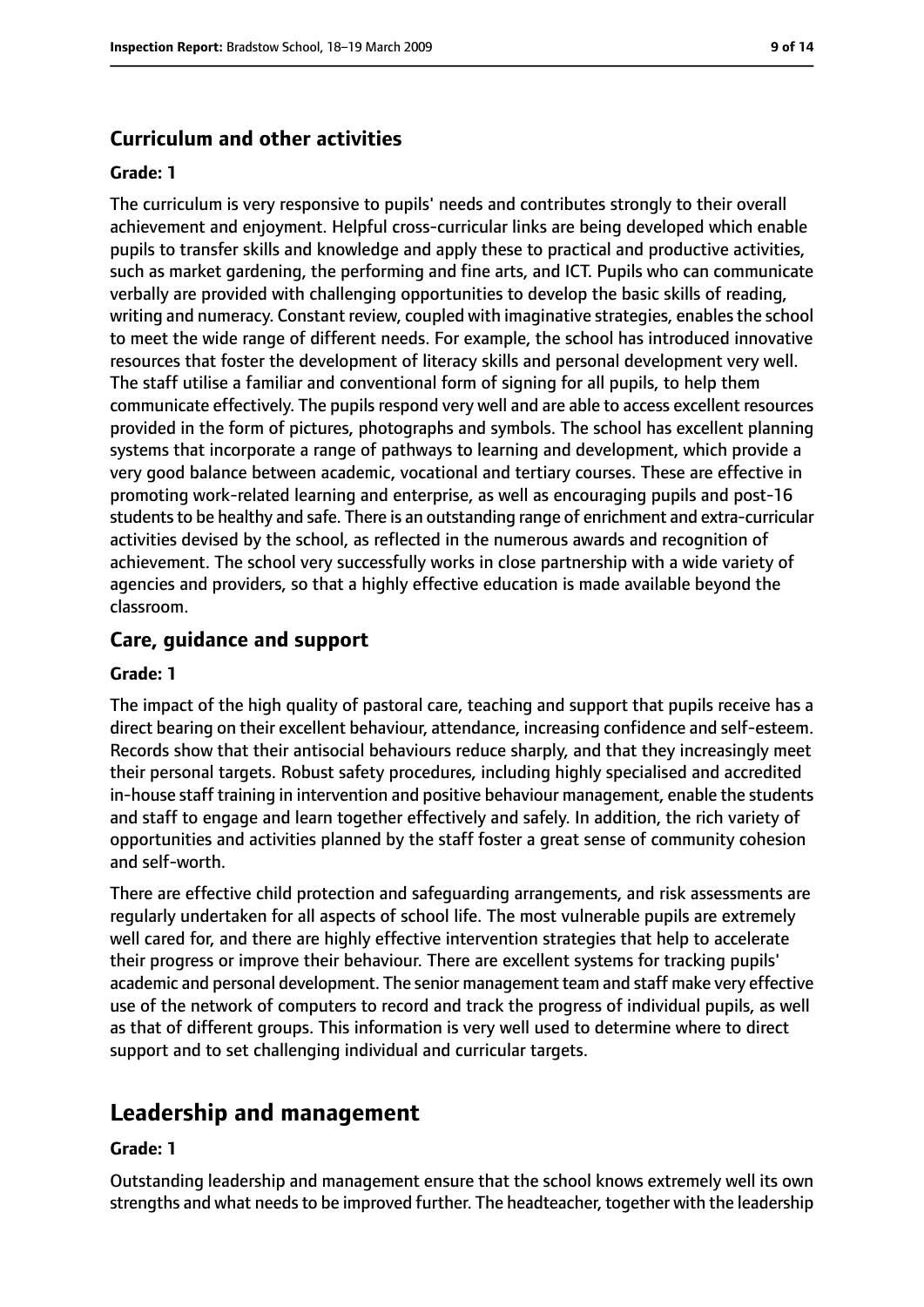teams of both the education and boarding provisions, is innovative and energetic in seeking ways to improve the school and its resources. All the staff have a good oversight of pupils' achievements based upon a secure analysis of assessment and performance data, supported by the regular monitoring of pupils. Governors, together with the senior management team, staff, business manager and administrators, hold an accurate view of current strengths balanced with a realistic appreciation of what needs to be done to improve things further. For instance, several staff possess considerable teaching and welfare expertise and are recognised trainers in many aspects of the school's specialised work. This expertise is continually shared through in-house and accredited staff training. The school has achieved excellent recognition of this by outside bodies and other settings that provide for pupils with severe learning difficulties and/or disabilities.

Governors possess a wealth of experience and a detailed knowledge of the school. They provide strong support for the headteacher and staff team, and are fully involved in shaping the priorities for school improvement. These include the innovative development of the highly specialised learning resource centre, with ambitious plans to continually update and tailor learning resources to meet the individual needs and capabilities of all pupils and post-16 students. All staff, leaders and governors are highly effective and are a real asset to the school.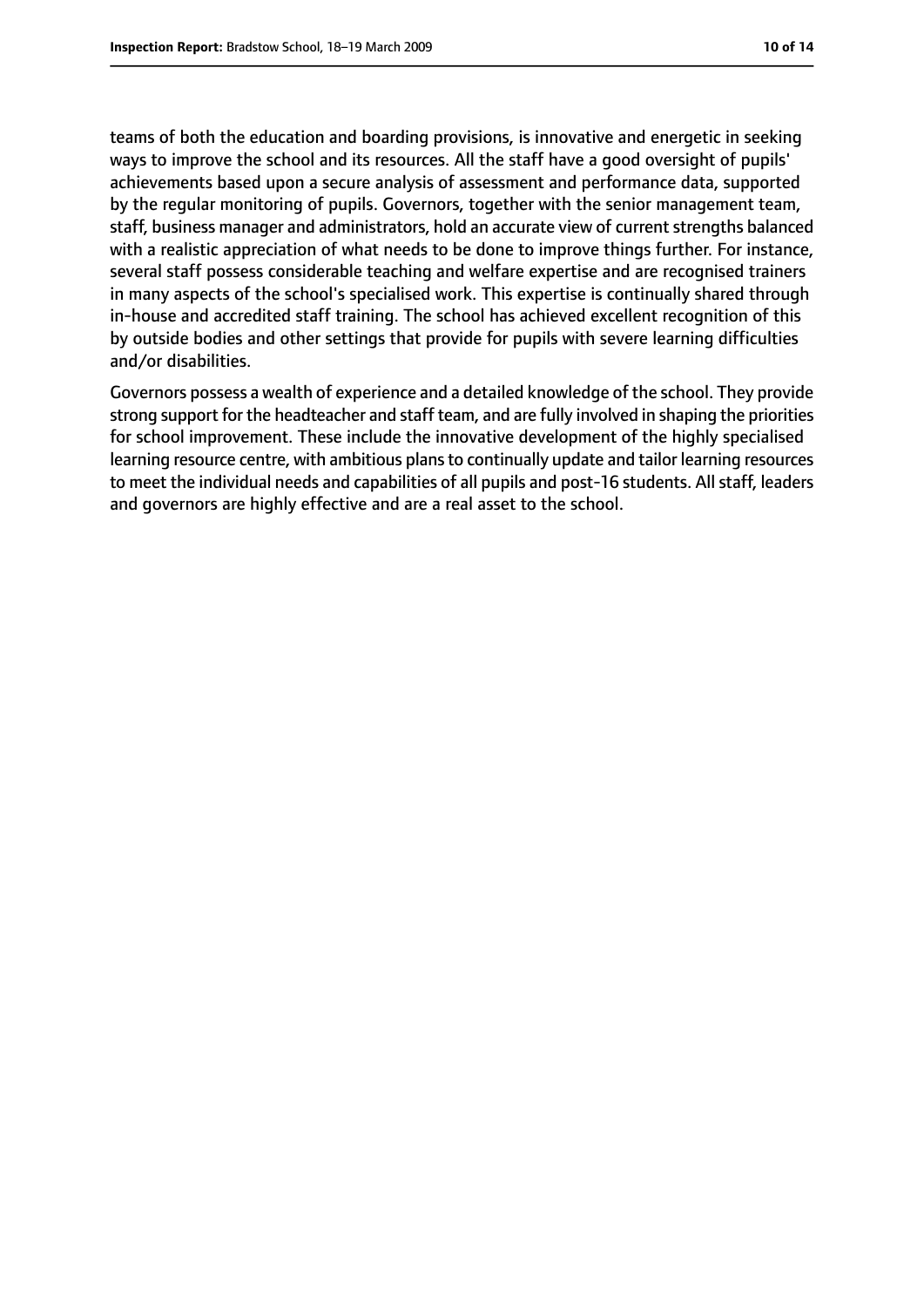**Any complaints about the inspection or the report should be made following the procedures set out in the guidance 'Complaints about school inspection', which is available from Ofsted's website: www.ofsted.gov.uk.**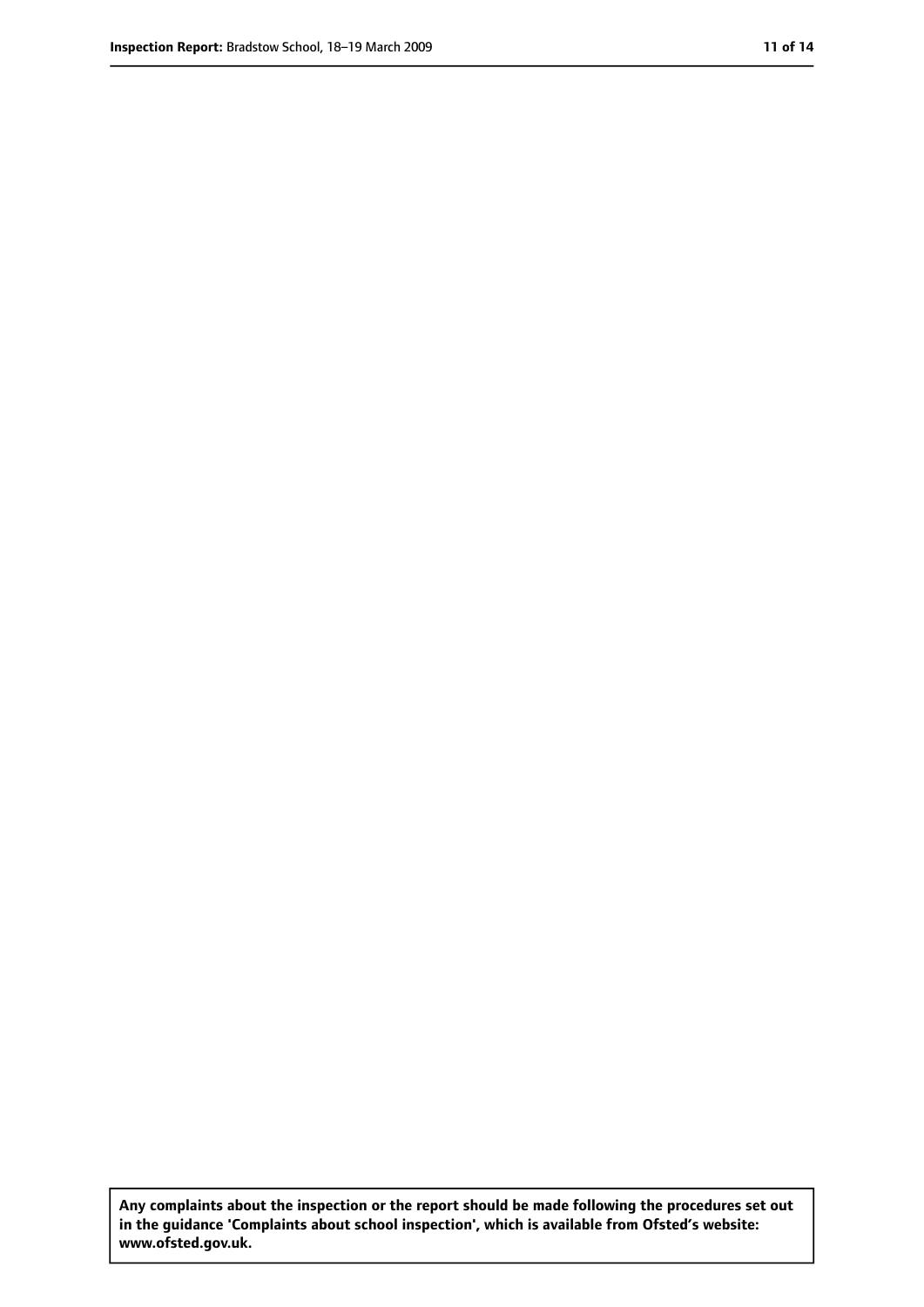# **Inspection judgements**

| Key to judgements: grade 1 is outstanding, grade 2 good, grade 3 | <b>School</b><br><b>Overall</b> | $16-19$ |
|------------------------------------------------------------------|---------------------------------|---------|
| satisfactory, and grade 4 inadequate                             |                                 |         |

#### **Overall effectiveness**

| How effective, efficient and inclusive is the provision of<br>education, integrated care and any extended services in<br>meeting the needs of learners? |     |     |
|---------------------------------------------------------------------------------------------------------------------------------------------------------|-----|-----|
| Effective steps have been taken to promote improvement since<br>the last inspection                                                                     | Yes | Yes |
| How well does the school work in partnership with others to<br>promote learners' well being?                                                            |     |     |
| The effectiveness of boarding provision                                                                                                                 |     |     |
| The capacity to make any necessary improvements                                                                                                         |     |     |

#### **Achievement and standards**

| How well do learners achieve?                                                                               |  |
|-------------------------------------------------------------------------------------------------------------|--|
| The standards <sup>1</sup> reached by learners                                                              |  |
| How well learners make progress, taking account of any<br>significant variations between groups of learners |  |
| How well learners with learning difficulties and/or disabilities<br>make progress                           |  |

#### **Annex A**

<sup>&</sup>lt;sup>1</sup>Grade 1 - Exceptionally and consistently high; Grade 2 - Generally above average with none significantly below average; Grade 3 - Broadly average to below average; Grade 4 - Exceptionally low.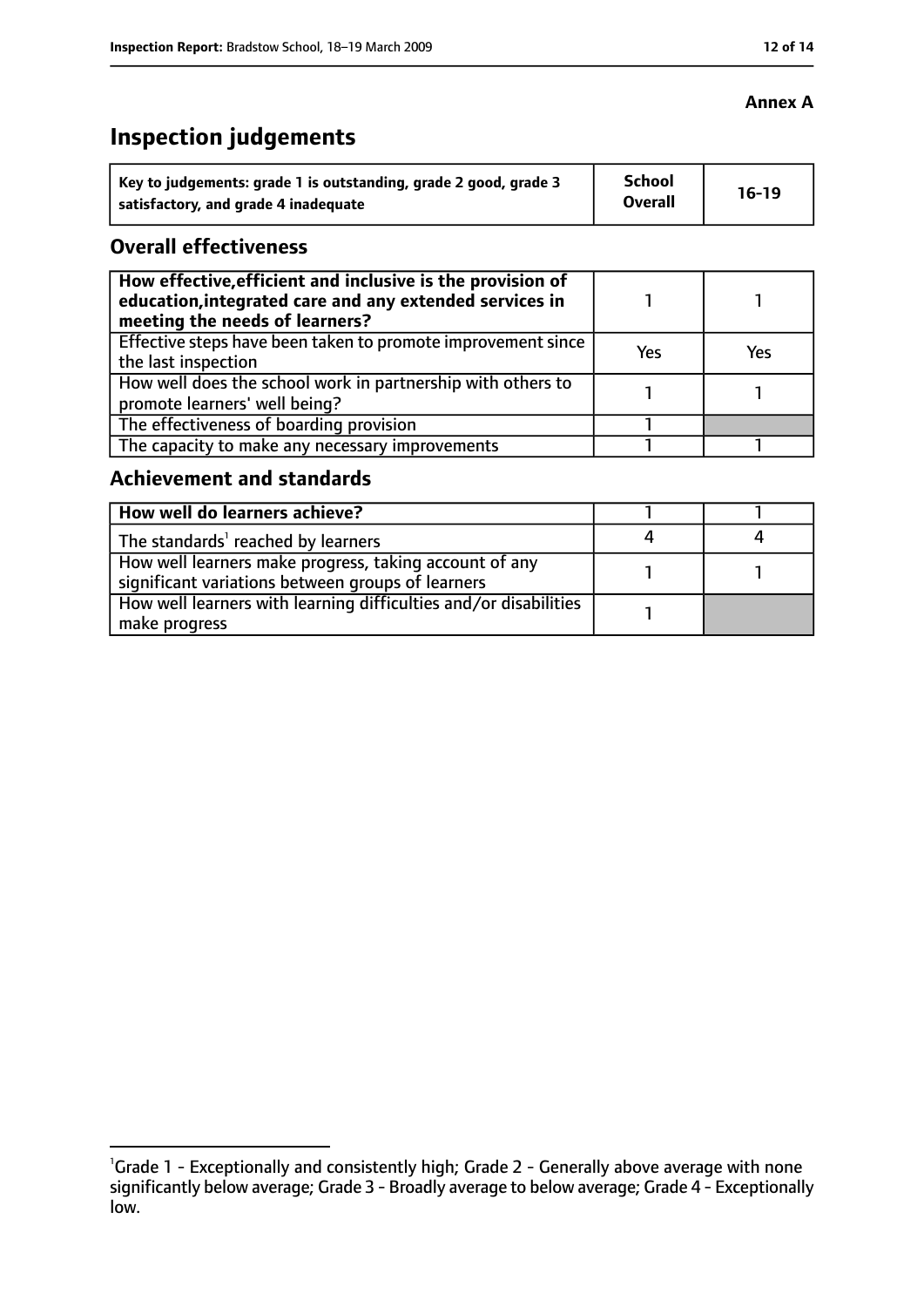# **Personal development and well-being**

| How good are the overall personal development and<br>well-being of the learners? |  |
|----------------------------------------------------------------------------------|--|
| The extent of learners' spiritual, moral, social and cultural                    |  |
| development                                                                      |  |
| The extent to which learners adopt healthy lifestyles                            |  |
| The extent to which learners adopt safe practices                                |  |
| The extent to which learners enjoy their education                               |  |
| The attendance of learners                                                       |  |
| The behaviour of learners                                                        |  |
| The extent to which learners make a positive contribution to                     |  |
| the community                                                                    |  |
| How well learners develop workplace and other skills that will                   |  |
| contribute to their future economic well-being                                   |  |

# **The quality of provision**

| How effective are teaching and learning in meeting the<br>full range of learners' needs?                |  |
|---------------------------------------------------------------------------------------------------------|--|
| How well do the curriculum and other activities meet the range  <br>of needs and interests of learners? |  |
| How well are learners cared for, quided and supported?                                                  |  |

# **Leadership and management**

| How effective are leadership and management in raising<br>achievement and supporting all learners?                                                 |            |     |
|----------------------------------------------------------------------------------------------------------------------------------------------------|------------|-----|
| How effectively leaders and managers at all levels set clear<br>direction leading to improvement and promote high quality of<br>care and education |            |     |
| How effectively leaders and managers use challenging targets<br>to raise standards                                                                 |            |     |
| The effectiveness of the school's self-evaluation                                                                                                  |            |     |
| How well equality of opportunity is promoted and discrimination<br>eliminated                                                                      |            |     |
| How well does the school contribute to community cohesion?                                                                                         |            |     |
| How effectively and efficiently resources, including staff, are<br>deployed to achieve value for money                                             |            |     |
| The extent to which governors and other supervisory boards<br>discharge their responsibilities                                                     |            |     |
| Do procedures for safequarding learners meet current<br>qovernment requirements?                                                                   | <b>Yes</b> | Yes |
| Does this school require special measures?                                                                                                         | <b>No</b>  |     |
| Does this school require a notice to improve?                                                                                                      | No         |     |